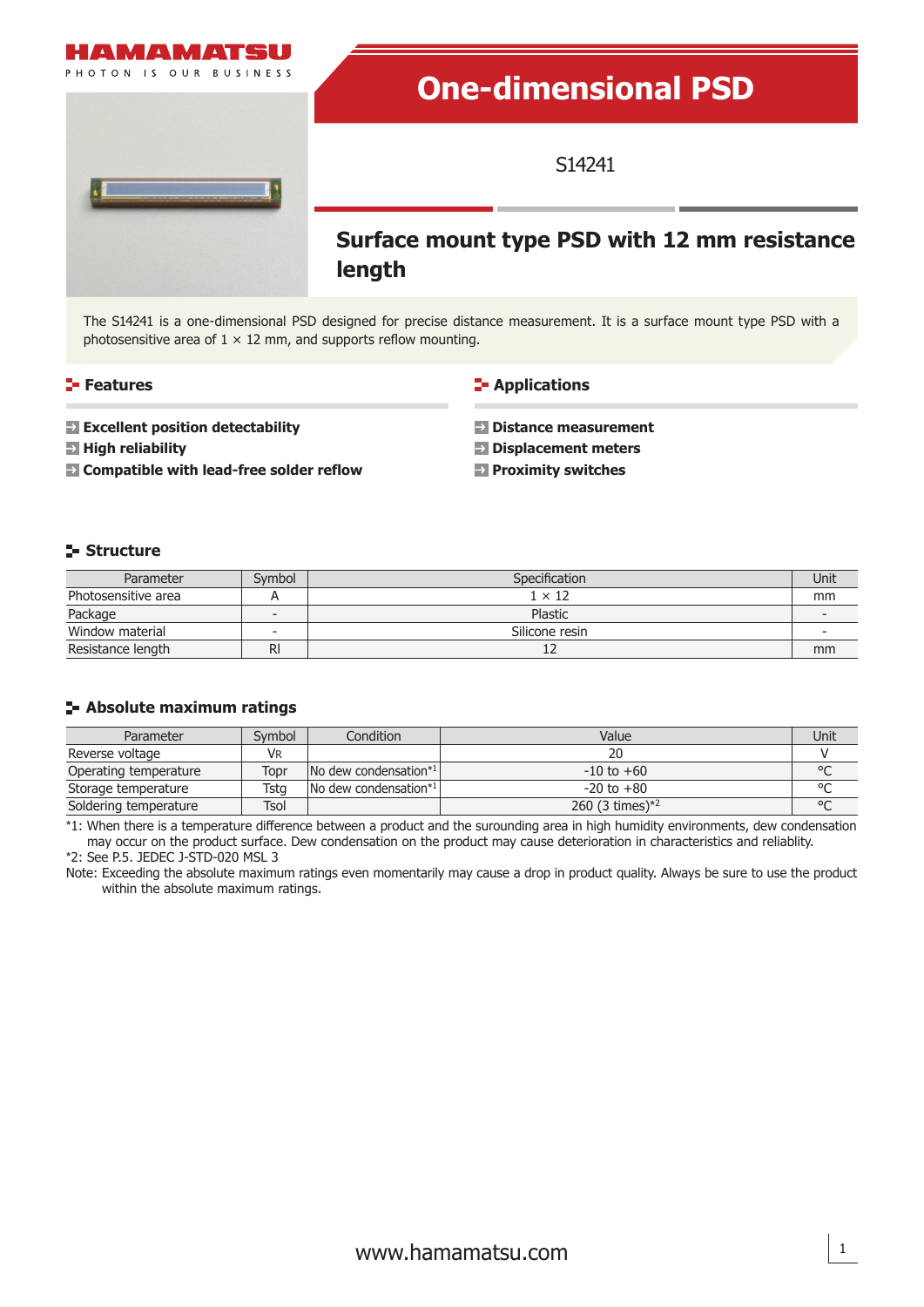## **ELECTRICAL AND OPTICAL CHARACTERIST EXAMPLE THE ELECTRICITY CONCLUSION FOR ALL PROPERTY CONCLUSION FOR A LIGAC**

| Parameter                     | Symbol                   | Condition                                                      | Min. | Typ.        | Max. | <b>Unit</b> |
|-------------------------------|--------------------------|----------------------------------------------------------------|------|-------------|------|-------------|
| Spectral response range       | Λ                        |                                                                |      | 380 to 1000 |      | nm          |
| Peak sensitivity wavelength   | $\lambda p$              |                                                                |      | 940         |      | nm          |
| Photosensitivity              | S                        | $\lambda = \lambda p$                                          |      | 0.57        |      | A/W         |
| Interelectrode resistance     | <b>Rie</b>               | $Vb=0.1 V$                                                     | 30   | 50          | 80   | kΩ          |
| Position detection error*3    | Er                       | Light spot size=\$200 µm<br>$V_R = 5 V$                        |      | ±60         | ±240 | μm          |
| Saturation photocurrent*4     | Isat                     | $V = 5 V, R = 1 k\Omega$                                       |      | 100         |      | μA          |
| Dark current                  | Id                       | $V_R = 20 V$                                                   |      | 0.2         | 20   | nA          |
| Temperature coefficient of ID | $\Delta$ T <sub>ID</sub> | $V = 20 V$                                                     |      | 1.15        |      | times/°C    |
| Rise time                     | tr                       | $V_R = 5 V$ , $R = 1 k\Omega$<br>$\lambda = 900$ nm, 10 to 90% |      | 3           |      | μs          |
| Terminal capacitance          | Ct                       | $VR = 5 V, f = 10 kHz$                                         |      | 55          |      | pF          |
| Position resolution*5         | POSreso                  |                                                                |      | 0.3         |      | μm          |

\*3: A range of 75% of that from the center of the photosensitive surface to the edge

\*4: The upper limit of linearity of photocurrent in response to the quantity of light is defined as the point where the linearity deviates by 10%.

Spectral response The numerical value of the resolution of a position sensor using a PSD is proportional to both the length of the PSD and the noise of \*5: This is the minimum detectable light spot displacement. The detection limit is indicated by the distance on the photosensitive surface. the measuring system (resolution deteriorates) and inversely proportional to the photocurrent (incident energy) of the PSD (resolution improves).

‧ Light source: LED (900 nm)

‧ Light spot size: ϕ200 μm

‧ Frequency range: 1 kHz

‧ Photocurrent: 1 μA

‧ Circuit system input noise: 1 μV (1 kHz)

‧ Interelectrode resistance: Typical value (refer to the specification table)



### **Photosensitivity temperature characteristics**



2

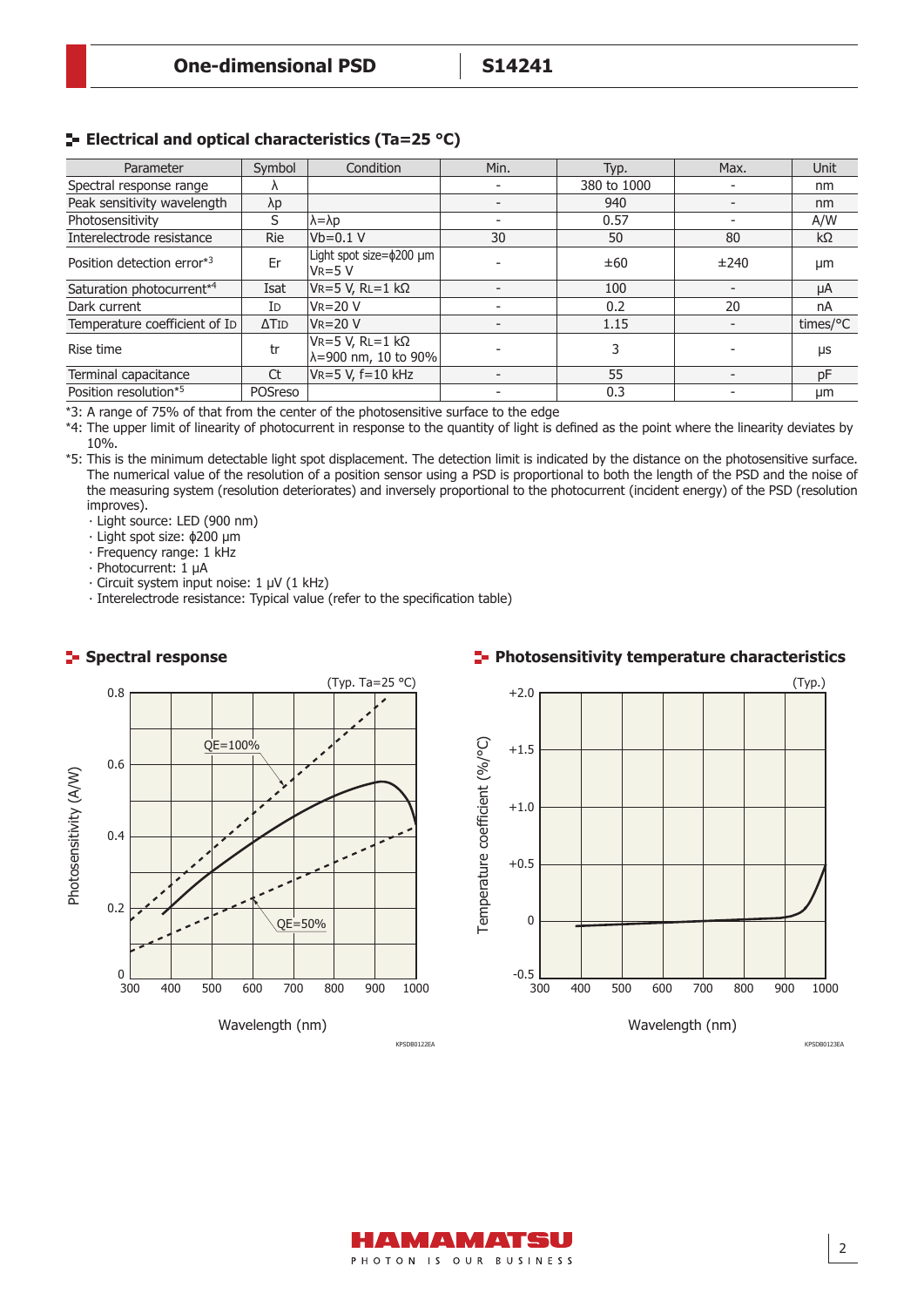

### **P** Dark current vs. reverse voltage



### **Terminal capacitance vs. reverse voltage**





### **Example of position detectability Conversion formula of light spot position on the PSD**

If output signals (photocurrent) I1 and I2 are obtained from electrodes X1 and X2, then the light spot position (x) on the PSD can be found by the following formula.



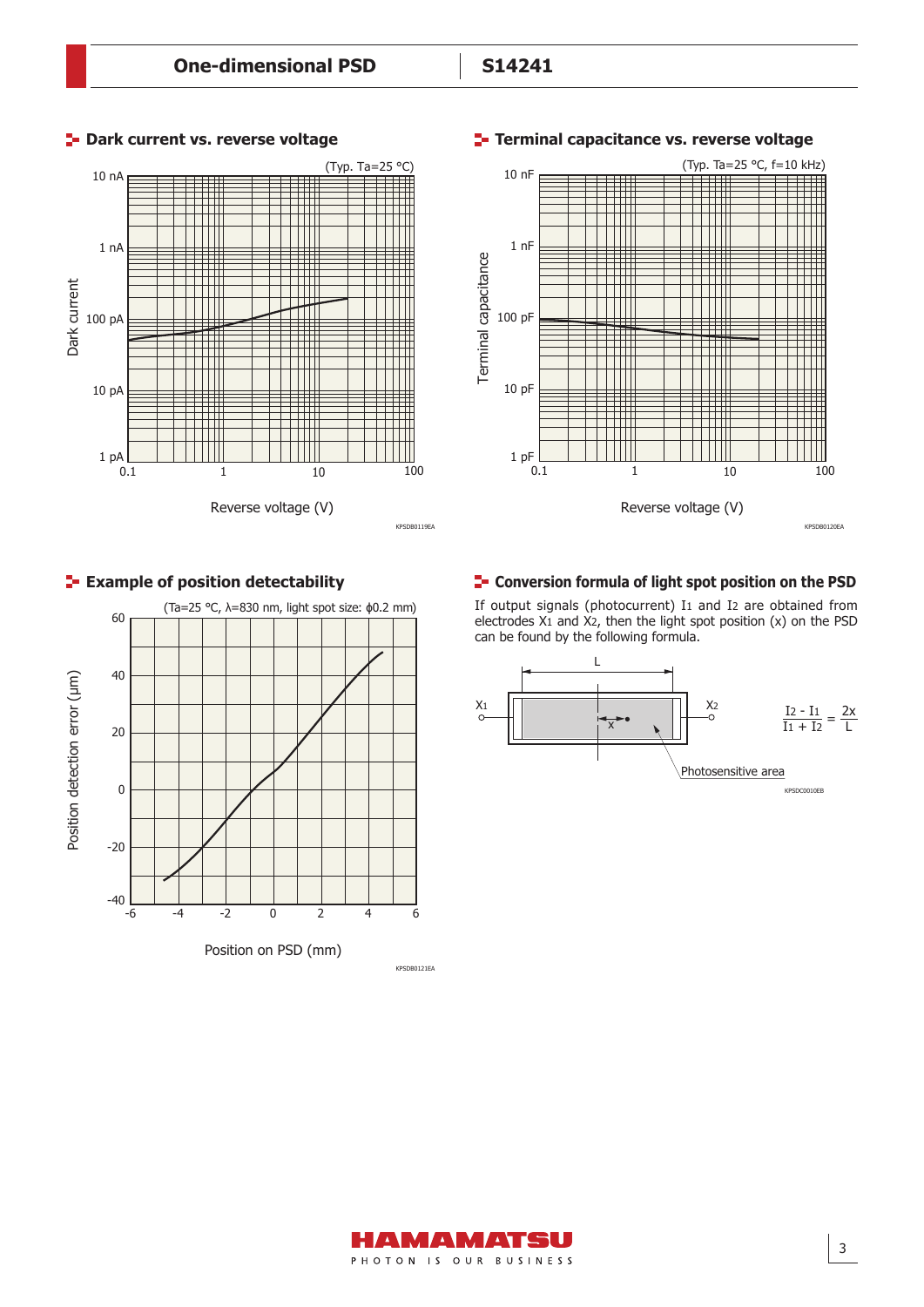

KPSDA0066EA

# **E** Standard packing specifications

Reel (conforms to JEITA ET-7200)

| Outer<br>diameter       | diameter<br>.<br>⊣uɒ | . .<br>lape<br>widti. | $-$ nnin.<br><sup>v</sup> idlelidi | .<br>:haracteristic<br>satdulle f |
|-------------------------|----------------------|-----------------------|------------------------------------|-----------------------------------|
| $\sim$ $-$<br>mn<br>0Z. | . 100<br>mm<br>ጠ I   | $\sim$<br>mm<br>ıл    | DC<br>ٮ                            | ductive                           |

Embossed tape (unit: mm, material: PS, conductive)



**Packing quantity** 100 pcs/reel

■ Packing state

Reel and desiccant in moisture-proof packaging (vacuum-sealed)



4